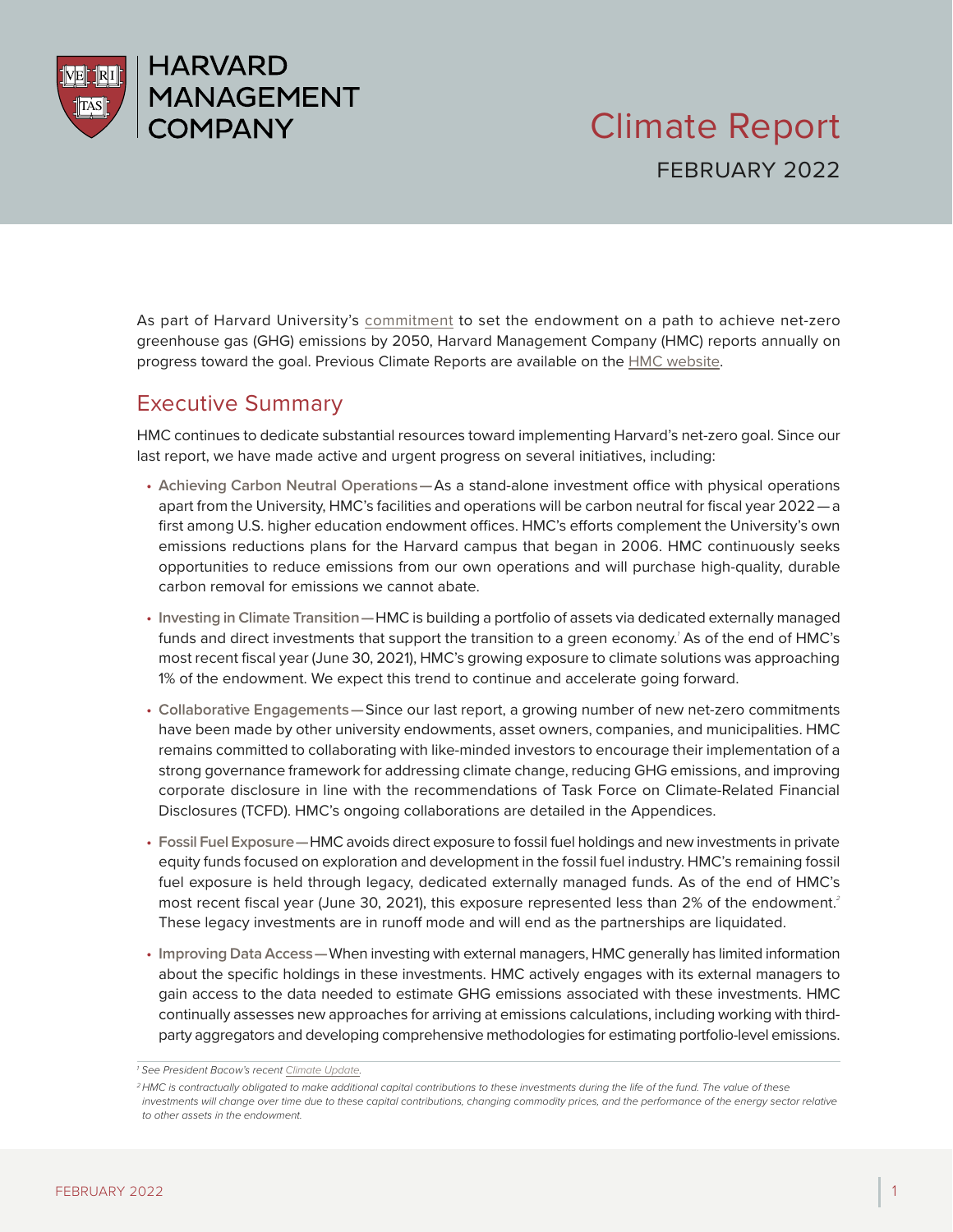• **Developing Appropriate Methodologies —**Developing an industry-wide consensus on the appropriate methodologies for calculating GHG emissions is an essential step before HMC can have a precise view of emissions across its portfolio. While no consensus exists today, HMC continues to engage with industry participants (asset owners, asset managers, industry trade associations, data providers, and standards-focused NGOs) to drive progress on carbon accounting methodologies for alternative investment strategies. Additionally, HMC has actively contributed to the public discourse on accounting methodologies for the attributed emissions of the short positions of long/short equity portfolios. Members of HMC's sustainable investing team have also contributed to a number of industry working groups focused on climate-related reporting.

## Introduction

The science is clear: to achieve the goal of limiting global warming to below 2 degrees Celsius the world must reach net-zero greenhouse gas (GHG) emissions by 2050.

With the latest [Intergovernmental Panel on Climate Change \(IPCC\) report](https://www.ipcc.ch/report/ar6/wg1/), we understand that the habitable condition of our planet will only become more dire without concerted action to stabilize global temperatures. As anthropogenic GHG emissions in the atmosphere increase, the planet will experience rising temperatures, rising sea levels, seasonal changes, and more frequent droughts and extreme weather events. The resulting permafrost thaw, loss of seasonal snow cover, and disappearing sea ice will only amplify the problem.



In April 2020, the President and Fellows of Harvard College instructed HMC to set the Harvard endowment on a path to achieve net-zero GHG emissions by 2050. This commitment was a natural extension of Harvard's ongoing efforts — through its teaching, research, and operations — to prepare for and accelerate the necessary transition to a fossil fuel-free economy.

Achieving the endowment's net-zero commitment is not without challenges. Nevertheless, HMC continues to dedicate substantial resources toward implementing Harvard's netzero goal. In addition to this report, HMC made a series of short videos for the Harvard community discussing the [net-zero commitment,](https://vimeo.com/664801163) our [early efforts,](https://vimeo.com/664893881) and [reaching our goal.](https://vimeo.com/664911957)

# Progress Towards the Commitment

## Achieving Carbon Neutral Operations

As a stand-alone investment office with physical operations apart from the University, HMC's facilities and operations will be carbon neutral for fiscal year 2022 — a first among U.S. higher education endowment offices. HMC's effort builds off of [Harvard University's plan](https://report.green.harvard.edu) to reduce campus emissions that began in 2006. HMC is including Scope 1, 2, and 3 emissions in our operational commitment.*<sup>3</sup>* By making our operations carbon neutral, HMC aims to combat climate change and develop a deeper understanding of carbon footprinting and carbon removal projects.

*3 This does not include "downstream" emissions associated with financing Harvard University's annual operating budget.*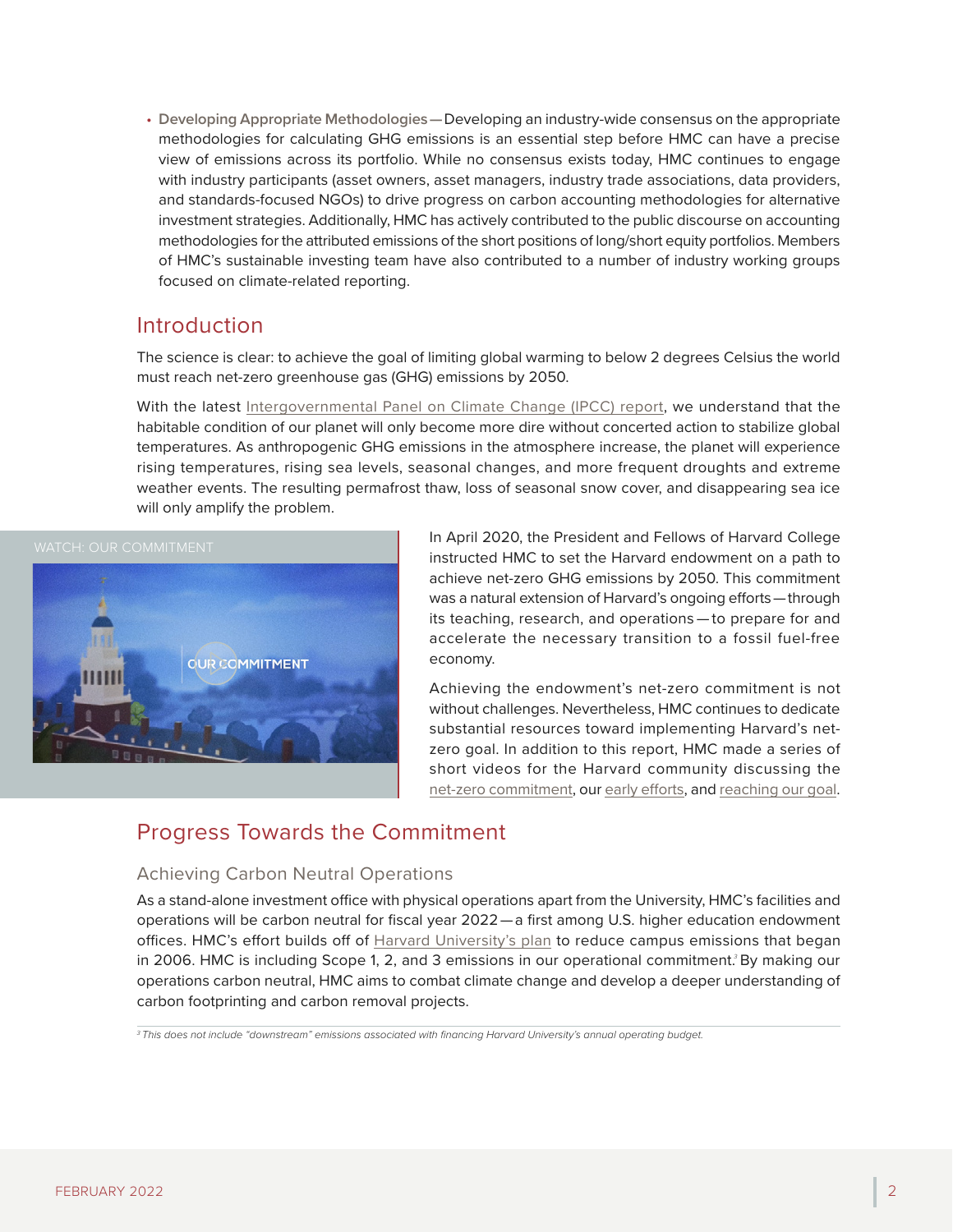FEBRUARY 2022

To achieve carbon neutral operations, HMC partnered with a third party, Carbon Direct, to estimate the CO2e*<sup>4</sup>* emissions for our operations, develop plans to reduce emissions, and build a portfolio of highquality, long-term carbon removal projects. To meet HMC's criteria, projects must be durable, show additionality, provide quality carbon accounting and monitoring, and not result in harm to surrounding ecosystems and communities.

HMC is working with Carbon Direct and other experts to develop a management plan for offsets to ensure monitoring and permanent removal. HMC will continuously seek ways to reduce emissions where we can and will purchase removals for emissions-producing activities we cannot abate.

## Investing in Climate Transition

According to a recent report issued by the Glasgow Financial Alliance for Net Zero (GFANZ), an estimated \$100 trillion is needed over the next 30 years to fund the transition to a net-zero economy.

Since announcing our net-zero commitment, HMC has developed our approach to making new investments aligned with our climate transition strategy. HMC is building a portfolio of dedicated externally managed funds and direct investments that support the transition to a green economy by seeking to accelerate the decarbonization required to limit global warming by investing in climate solutions.

HMC has primarily sought opportunities in the venture capital and growth equity space. We believe these investments provide the greatest opportunity to provide catalytic capital to bridge potentially transformational technologies from early commercialization to at-scale deployment to maximize impact. These climate transition investments seek to accelerate the changes required to reduce carbon emissions in the real economy while positively impacting our portfolio-wide net-zero goals. Importantly, HMC sees these investments as capable of achieving outsized financial returns in line with other outstanding opportunities in these asset classes. One of the more encouraging emerging sources of investment opportunity in the landscape has been the expansion of existing high-quality managers into climaterelated activity as part of their regular investment efforts. Such activity validates the opportunity in climate transition investing in these areas.

In fiscal year 2021, HMC more than doubled the amount of capital deployed to climate solutions from the previous year. As of the end of fiscal year 2021, HMC's growing exposure to climate solutions is approaching 1% of the endowment. We expect this trend to continue and accelerate going forward.

These figures relating to HMC's exposure to climate solutions reflect the exposure that we can determine through available data. More robust data in the future may result in more precise reporting.

## Fossil Fuel Exposure

To meet Harvard University's net-zero target and contribute to the decarbonization of the economy, HMC must reduce its exposure to the highest emitting sectors, such as fossil fuels. Consequently, HMC avoids both (i) direct exposure to fossil fuel holdings, and (ii) new investments in private equity funds focused on exploration and development in the fossil fuel industry.

As of the end of HMC's most recent fiscal year (June 30, 2021), HMC had no direct exposure to companies that explore for or develop further reserves of fossil fuels.



*<sup>4</sup> Harvard's pledge to make the endowment net-zero of GHG emissions by 2050 encompasses all GHGs contributing to climate change, including carbon dioxide, methane, nitrous oxide, and fluorinated gases. We expect to use carbon dioxide equivalent (CO2e) to measure emissions.*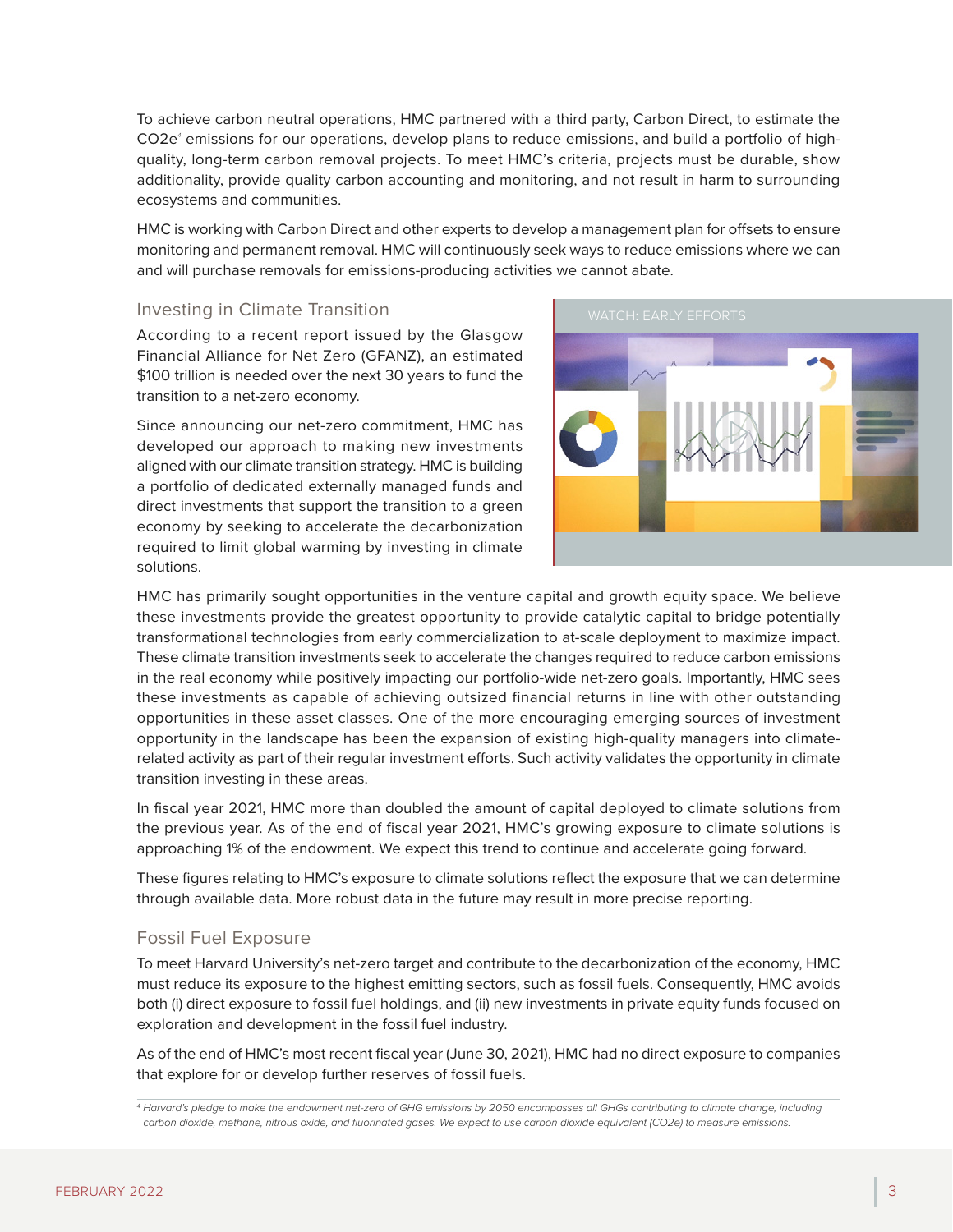HMC's remaining exposure to fossil fuels is held through legacy, dedicated externally managed funds. As of the end of HMC's most recent fiscal year (June 30, 2021), this exposure represented less than 2% of the endowment.*<sup>5</sup>* These legacy investments are in runoff mode and will end as the partnerships are liquidated.

These figures relating to HMC's exposure to fossil fuel companies reflect the exposure that we can determine through available data. More robust data in the future may result in more precise reporting.

## Systemic Challenges

Two challenges highlighted in last year's Climate Report — improving data access and developing consensus regarding appropriate methodologies for calculating portfolio GHG emissions — remain key areas of focus. While both challenges require systemic solutions not wholly within our control, HMC made meaningful contributions to these issues over the past year by actively embracing these challenges and aggressively pursuing solutions as discussed below.

#### IMPROVING DATA ACCESS

Improving data access across private assets, listed equity, and hedge fund strategies is a key area of focus. HMC continues to engage with external managers across these asset classes on the critical importance of collecting and disseminating climate-related data.

Private assets make up a significant portion of HMC's investment portfolio. While external managers of private assets (private equity, private real estate, etc.) provide basic portfolio holdings information, most do not provide data relating to the carbon emissions of their investments. HMC continues to engage with external managers on the critical importance of collecting and disseminating this data.

Listed equity and hedge fund strategies present a different set of challenges. Most public markets investors closely guard their holdings information. In rare cases HMC has limited visibility into these holdings. In most cases we have none. HMC continues to engage with external managers to (i) gain greater access to information regarding the underlying holdings, or (ii) receive aggregated reporting on our portion of the GHG emissions attributable to these managers' portfolios. Managers that invest primarily outside of the major developed markets or hold more esoteric securities and instruments find this reporting even more challenging.

The challenge of improving data access is not unique to HMC. As more asset owners and asset managers make net-zero commitments,<sup>6</sup> we expect that climate-related disclosures will improve. The TCFD released its initial recommendations in 2017. As of [October 2021](https://www.fsb.org/2021/10/2021-status-report-task-force-on-climate-related-financial-disclosures/), the TCFD had over 2,600 supporters globally, including 1,069 financial institutions, responsible for assets of \$194 trillion.

HMC contributed to several initiatives organized by the Principles for Responsible Investment (PRI), Initiative Climate International (iCI), and Ceres that focused on improving environmental, social, and governance (ESG) reporting, including on GHG emissions, by private equity general partners.

Lacking direct GHG emissions reporting from managers, HMC must rely on modeled estimates to calculate the carbon footprint of the endowment's private investments. Several data vendors are developing service offerings to help limited partners like HMC fill in these gaps. HMC has partnered with one major ESG data vendor to assist with our ongoing analysis and continues to evaluate the service offerings of others as they extend their data sets to cover a larger portion of HMC's private portfolio.

*<sup>5</sup> The value of these investments may change overtime due to contractual capital commitments, changing commodity prices, and the performance of the energy sector relative to other assets in the endowment.*

*<sup>6</sup> Since Harvard's announcement, a growing number of new net-zero commitments have been made by other asset owners including: University of Oxford (April 2020), University of Manchester (May 2020), Stanford University. (June 2020), David Rockefeller Fund (August 2020), University of Cambridge (October 2020), World Resources Institute (October 2020), Arizona State University (February 2021), Trinity College Cambridge (February 2021), University of Michigan (March 2021), University of Pennsylvania (April 2021), Princeton University (May 2021), University of Waterloo (June 2021), University of Sydney (June 2021), University of Toronto (October 2021), and the McKnight Foundation (October 2021).*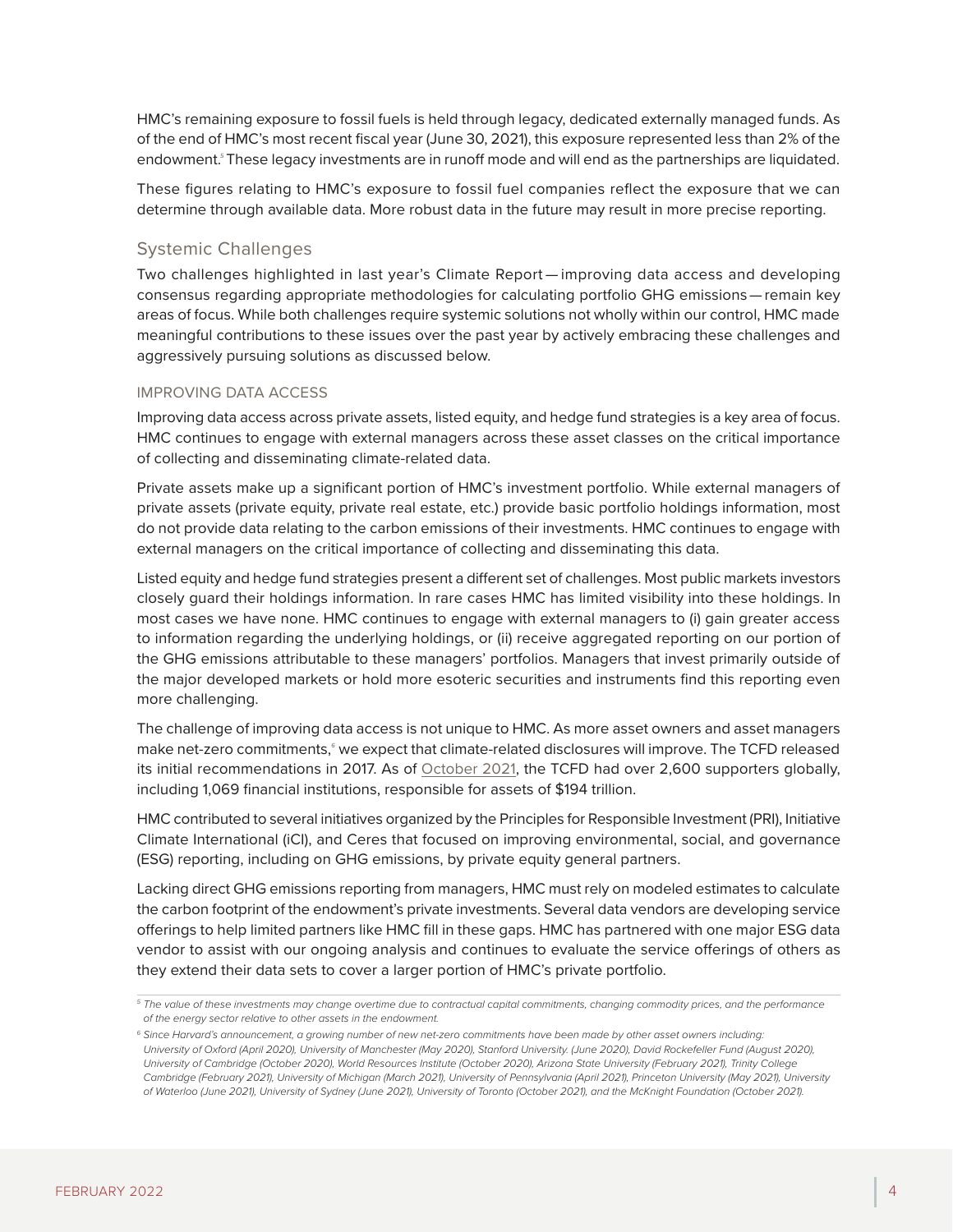#### DEVELOPING GHG ACCOUNTING METHODOLOGIES

A significant portion of HMC's portfolio is invested in hedge funds that pursue strategies uncorrelated to the broader markets. These strategies include long/short equity, systematic trading, the use of complex derivatives, and the short selling of securities. Currently, no industry consensus exists regarding the best way to calculate the emissions of investments by these uncorrelated hedge fund strategies and the GHG accounting protocols developed so far do not address these questions.

HMC continues to engage with industry participants (asset owners, asset managers, data providers, and standards-focused NGOs) on carbon accounting methodologies for alternative investment strategies. HMC also continues to study the underlying logic of protocols in development and will likely adapt these protocols for the purpose of HMC's unique reporting needs.

For example, HMC believes that the intellectually rigorous way to account for the emissions attributable to short sales is to net the emissions of short positions against those of long positions. At the investor level, the act of shorting large carbon emitters can reduce portfolio climate risk and so should be reflected in the portfolio's carbon emissions. To the same degree that buying shares helps finance a company's operations and gives the owner a carbon footprint, holding a short position hinders a company's finances and gives the holder a negative carbon footprint. At the market level, if emissions from short positions are not netted, there would be double counting for any shares that are borrowed and resold. Generally, we believe that rigorous carbon accounting principles should not favor certain types of investment strategies over others.

Netting short positions also allows market neutral investors to reduce their market exposure through hedging, which can enable them to engage with high carbon emitters to improve their environmental standards while still managing their portfolio's carbon footprint.*<sup>7</sup>*

As HMC continues to engage on carbon accounting standards in alternative asset classes, we are confident that these issues will be addressed in due course as we work toward our net-zero objective.*<sup>8</sup>*

#### THE WORK AHEAD

HMC will continue to work actively with our external managers and relevant third parties over the coming years to make meaningful progress on the challenges of data access and developing an industry-wide, consensus methodology for calculating GHG emissions.

With respect to data access, HMC is confident that external managers of both public and private markets will evolve their climate reporting practices over time. Collaboration with institutional investors will be critical to establishing industry standards for GHG reporting. The broader voice of the institutional investment community will ensure the clearest success in the timeliest manner.

With respect to developing industry-wide consensus on the appropriate methodologies for calculating GHG emissions, HMC is actively engaged with industry participants to address this concern. Such methodologies will be a gating item for any institutional investor, such as HMC, to obtain a robust view of the emissions across its portfolio.

*<sup>7</sup> HMC's CIO, Richard Slocum, discussed these views in an [interview with Bloomberg News.](https://www.bloomberg.com/news/articles/2021-06-30/harvard-s-money-manager-has-a-plan-to-turn-short-sellers-against-emitters)*

*<sup>8</sup> As noted above, HMC is an active participant in many industry working groups and initiatives focused on developing a carbon accounting methodology for hedge fund strategies, including initiatives led by the PRI, Standards Board for Alternative Investments (SBAI), Science Based Targets Initiative (SBTi), and Climate Action's Sustainable Investment Forum.*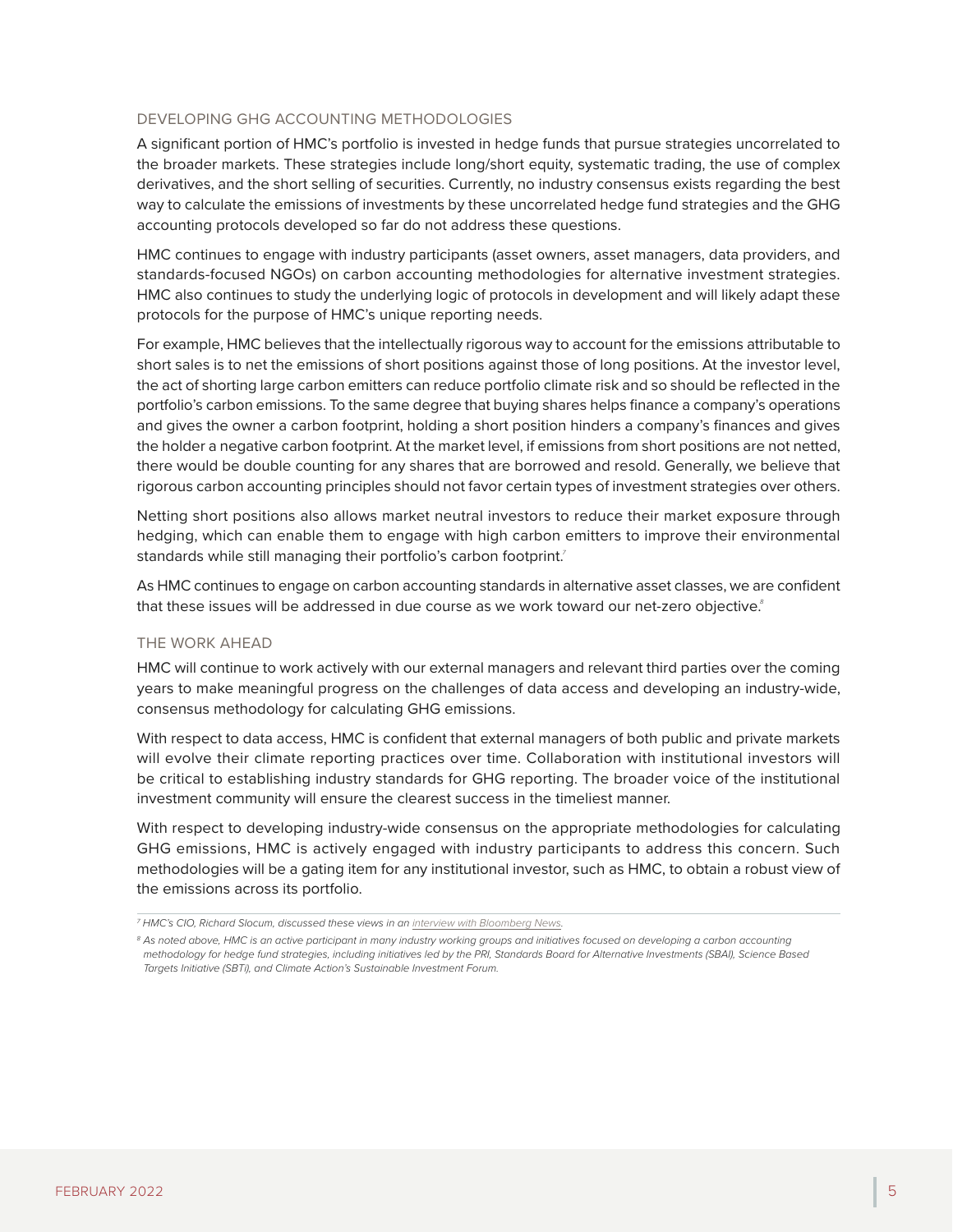#### Next Steps

Harvard University and HMC have set the endowment on a pathway to reach net-zero GHG emission by 2050, but we cannot wait. Investment decisions made today will have an impact on future endowment emissions.

While we work through next steps, improving data access and establishing appropriate GHG accounting methodologies are foundational. HMC needs a precise calculation of the emissions of the investments in our portfolio before we can establish a baseline and measure performance against the net-zero targets. Data access and appropriate methodologies will enable us to set short- and medium-term targets as well.

Numerous methodologies are being developed to assess asset managers and asset owners against



net-zero targets. These methods include the sectoral decarbonization approach (SDA), portfolio temperature rating, and portfolio coverage approaches being developed by SBTi. HMC continually monitors these efforts and will select the approach or approaches that best address our portfolio.

The most material long-term reductions in portfolio emissions will likely come from changes in the real economy. Technological improvements, innovation, and regulation will determine the emissions trajectories of many companies. Regulations that further limit emissions in hard-to-abate sectors would advance mitigation and drive down the highest emitting economic activities. Innovations in materials science and machine learning can help decrease GHG emissions in product manufacturing, agriculture, and services.

It's unlikely that the endowment's pathway to net-zero will be linear, at least not in the short term. As a long term investor, HMC considers the endowment's future impact on global emissions and climate change. We will weigh investments' short-term emissions against their potential to reduce emissions over the long term.

In the coming years, HMC will focus on the methods and metrics necessary to measure emissions from the endowment's investments, set targets, and reach a state where it has a net-zero impact on climate from GHG emissions. We are studying different target-setting methodologies and intend to set targets that are science-based and best account for all factors that are needed to meet global climate goals. This will take extensive study, thoughtful deliberation, and cooperation with and by a wide range of parties.

We welcome the challenge.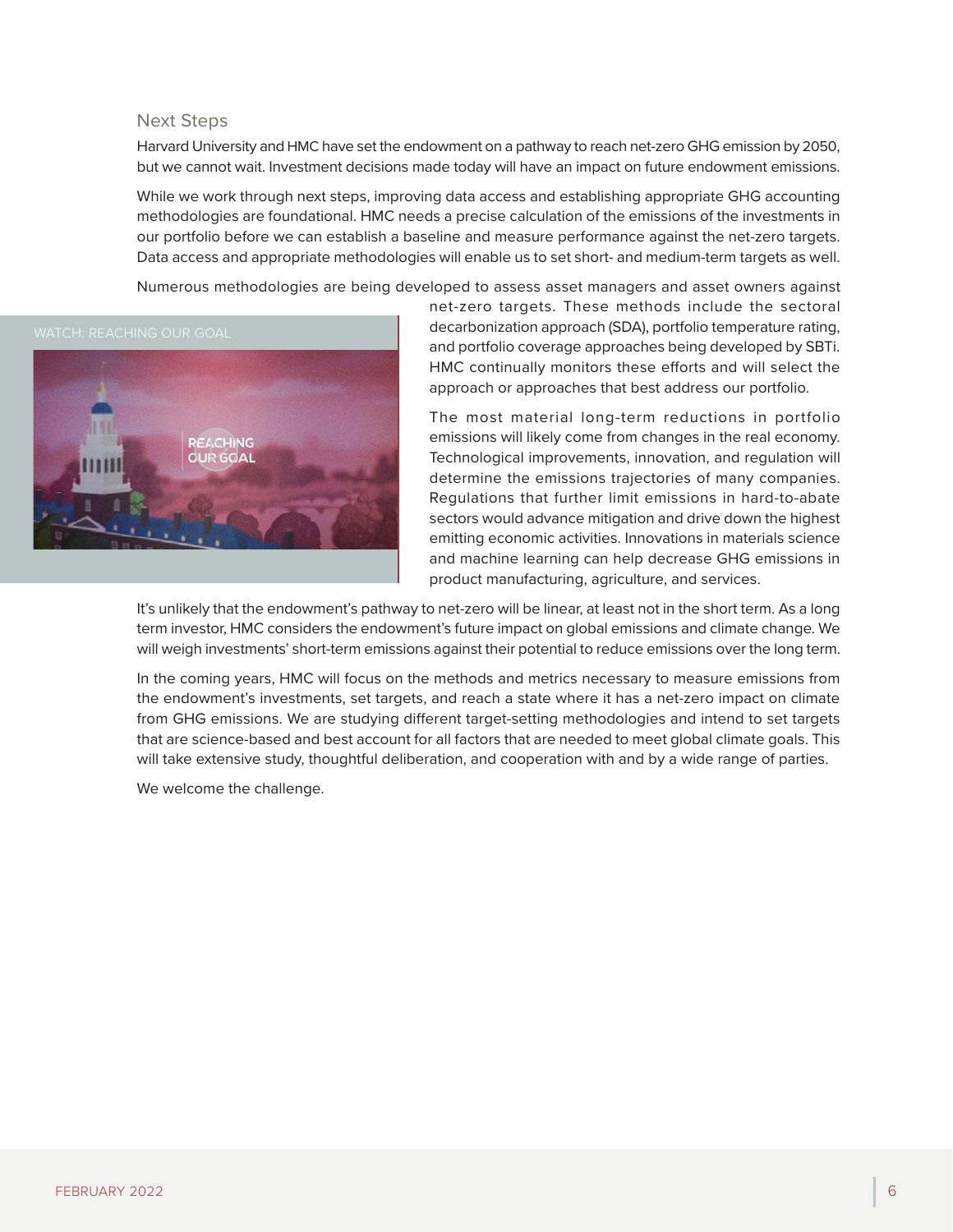

# Appendix 1

# Task Force on Climate-related Financial Disclosures (TCFD)

In this Appendix, we provide an assessment of climate-related risk in the HMC portfolio according to the TCFD's recommended climate-related financial disclosure framework. HMC has been a supporter of the TCFD since April 2020.

## Governance

## Board Oversight

The Harvard Corporation, also known as the President and Fellows of Harvard College, exercises ultimate fiduciary responsibility with regard to the University's financial resources and overall well-being. In April 2020, following deliberation by the Corporation Committee on Shareholder Responsibility (or CCSR), the Harvard Corporation instructed HMC to set the Harvard endowment on a path to net-zero, establishing the objective of HMC's climate policy. In September 2021, in consultation with the CCSR, President Bacow issued a [statement on climate change](https://www.harvard.edu/president/news/2021/climate-change-update-on-harvard-action/) that, among other things, addressed related matters of investment strategy.

## Role of Management

HMC is led by its Chief Executive Officer, Narv Narvekar, who joined HMC in December 2016. Together with HMC's Chief Investment Officer, Rick Slocum, they manage the Generalist investment team responsible for managing all aspects of HMC's investment portfolio, including climate-related risks.

The responsible investment activities are integrated into the Compliance group at HMC. They are led by Kate Murtagh, who helps set the ESG goals and objectives for the organization, develops ESG policies and procedures, and implements ESG integration plans across the portfolio. Each quarter she provides an update on HMC's sustainable investment activities to the HMC Board of Directors. She is assisted by a Managing Director who dedicates a portion of his time to responsible investment initiatives and an Associate Director of Sustainable Investing.

# **Strategy**

HMC's strategy for addressing climate-related risks and opportunities is to:

- 1. Manage the endowment towards the net-zero by 2050 target
- 2. Engage with external managers to encourage better disclosure and practices to improve data availability and with industry groups to establish standard GHG accounting methodologies for alternative investment strategies to enable HMC to better assess the climate-related performance and risks of investments in our portfolio
- 3. Identify and act upon appropriate investment opportunities that support the transition to a green economy
- 4. Be carbon neutral in our own operations

HMC's progress towards these goals is described in the main body of this report.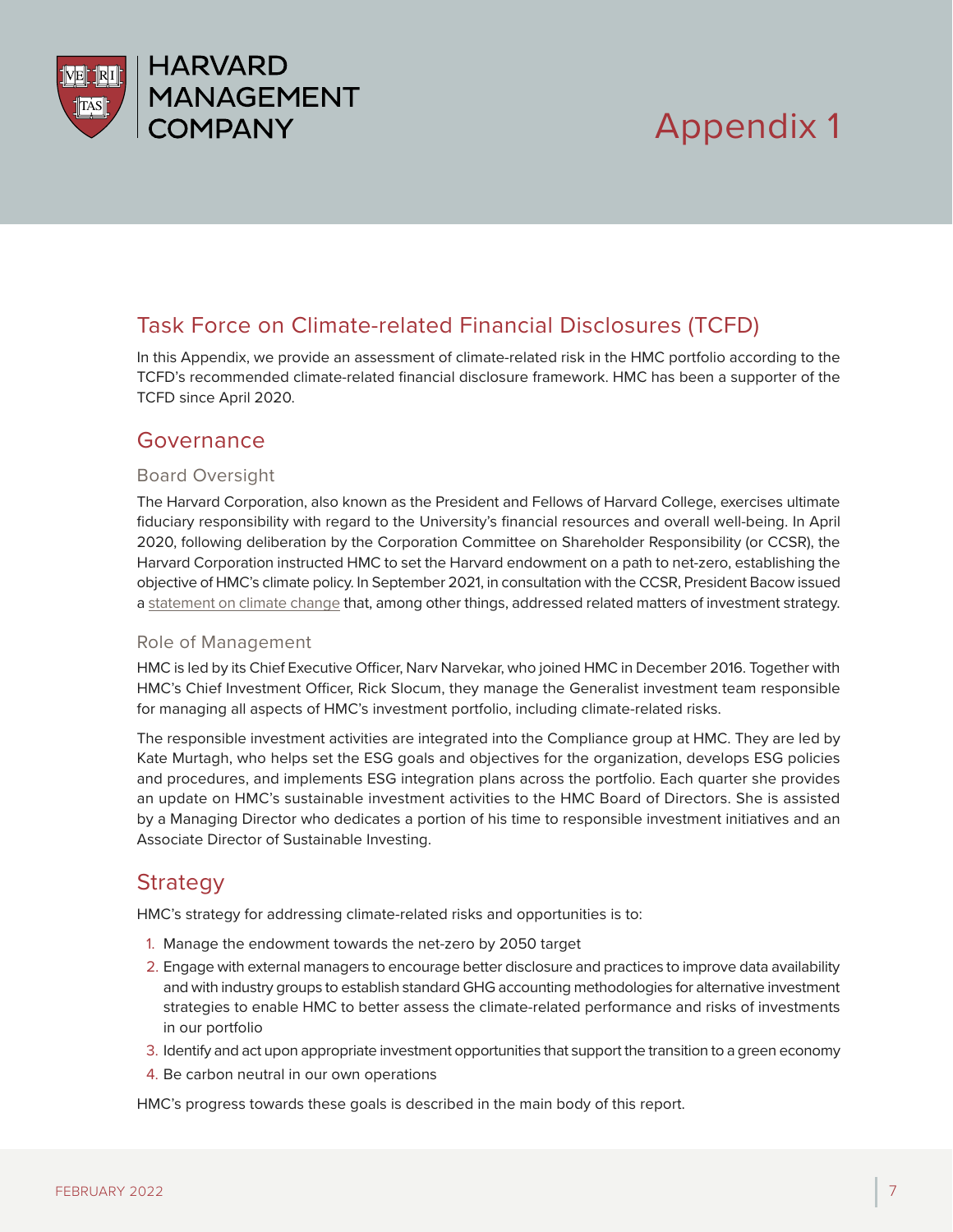# Risk Management

As a global institutional investor with a focus on the long term, we recognize that climate change presents a material and existential risk to society and the economy. We consider material climate-related factors alongside other factors through the entire investment lifecycle. We do that based on an analysis of the sector(s) and geographies in which our managers operate. Ultimately, we rely on our external managers to understand and manage the climate-related risks relevant to their investments.

Many of our investments are long-lived assets with ownership horizons of many years. It is important for us to take both a shortand long-term view when assessing risk and opportunity. An example of this is the increased risk of wildfires in the regions of California susceptible to drought. We rely on our external managers to identify and manage these identifiable physical climate risks. The range of transition risks and opportunities will depend on which decarbonization path the world takes, and how quickly. Nonetheless, we know with reasonable confidence that climate-related risks and opportunities will accelerate and will not be distributed evenly. Policies designed to limit climate change are likely to impact some sectors more than others as governments implement their nationally determined commitments to reduce emissions. For example, the energy sector is likely to be among the sectors most impacted by new regulation and changes in consumer demand. We believe the decision to stop making new commitments to private equity funds with holdings in the fossil fuel industry will reduce HMC's exposure to these risks.

## Engagement

HMC seeks to join with other likeminded asset managers and asset owners on collaborative engagements to encourage companies to improve their business practices around climate. Engagement is perhaps the most powerful tool we have to achieve real world impact.

Through our engagement efforts we seek to improve climate transparency and governance, promote real economy emissions reduction, and support a just transition.

• **Climate transparency and governance —**Engage with companies to report in line with TCFD guidance. This allows investors to understand companies' climate strategies and make informed investment decisions. Establish accountability and oversight of climate change risk at the board level.

# **Climate Change presents:**

- **Physical risks —**Risks that arise from the physical impacts of a changing climate. Examples include damage to property caused by flooding as a result of rising sea levels, and damage caused by hurricanes and wildfire. Physical climate risk may often present itself as supply-chain risk, such as disruptions to agricultural commodities, workability in certain regions, or destruction of natural capital.
- **Transition risks—**Risks that arise from the transition to a low-carbon economy, such as from changes in government policies, consumer sentiment, liability risks, and technological innovation. The high-emitting sectors likely to be subject to these risks include oil & gas, utilities/power generation, transportation, aluminum, steel, and cement.
- **Systemic risks—**Risks to the productive capacity of the economy and the financial system, such as disorderly price adiustments in various asset classes, with possible spillovers into different parts of the financial system, as well as potential disruption of the proper functioning of financial markets.
- **Real economy emission reduction —**Engage with companies to support net-zero commitments, sciencebased targets, creditable climate strategies, and Paris-aligned capital expenditure.
- **Just Transition —**Engage with companies to consider impacts to employees and communities in their transition strategies. Request companies engage with impacted communities, retrain workers, or report on effects of relocating facilities or operations as they relate to energy transition or physical risks of climate change.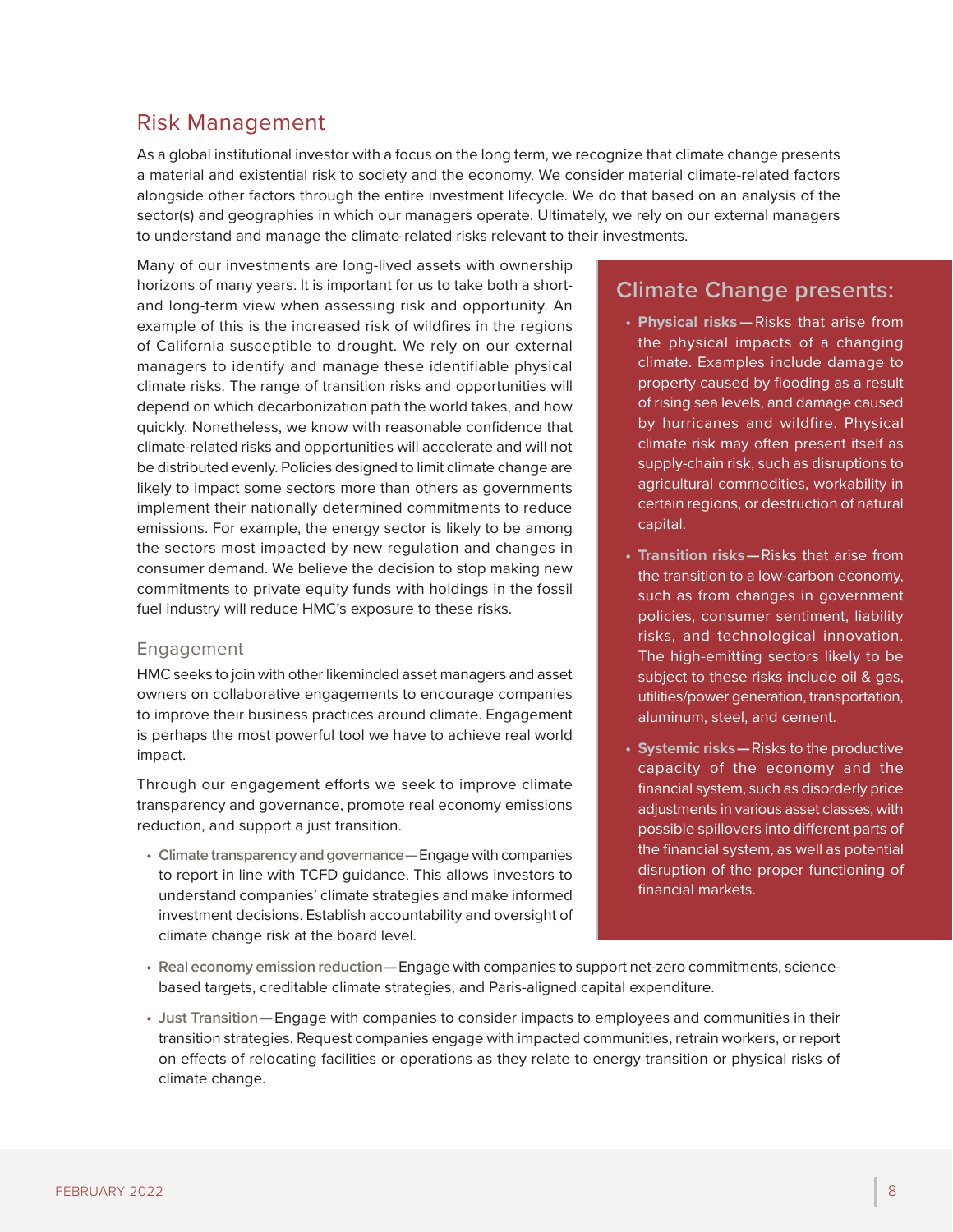Over the past year, HMC has engaged with companies on the topic of methane emission-reducing practices and encouraged company support for well-constructed methane regulation. As a collaborating investor in Climate Action 100+, we participated in company engagements with energy and utility companies to discuss their net-zero plans. HMC joined the 2021 CDP Non-Disclosure Campaign which directly engaged with high impact companies to improve reporting related to climate change, forests, and water security. This year's campaign saw its highest number of first-time disclosures. We also participated in the CDP Science-Based Targets campaign and SASB investor-company dialogues.

HMC submitted a [letter](https://www.sec.gov/comments/climate-disclosure/cll12-8906917-244223.pdf) in response to the Security and Exchange Commission's (SEC) request for public comment on climate disclosures encouraging the SEC to adopt a principles-based approach to climate change-related disclosures that recognizes existing third-party standards like SASB and the TCFD. Without governments and corporations following through on their own Paris-aligned commitments, there will be real limits for the endowment and the global economy to reduce GHG emissions to net-zero.

## Proxy Voting

Climate change remains a top concern for many shareholders. There were at least 84 shareholder proposals relating to climate change submitted during the 2021 proxy season, up from 53 in 2020.

Harvard is committed to responsibly voting shareholder proxies. Each year, the University [publishes a](https://www.harvard.edu/shareholder-responsibility-committees) [report](https://www.harvard.edu/shareholder-responsibility-committees) describing and explaining its votes on proxies. With most of Harvard's holdings in the U.S. public equity markets now held through pooled investments and commingled funds managed by outside management firms, rather than through individual stocks directly owned in the University's name, Harvard currently votes on a much smaller number of shareholder resolutions than in past years. However, Harvard continues to exercise its influence on proxy votes through a series of guidelines on shareholder resolutions, including on issues related to climate change, developed by Harvard University's Advisory Committee on Shareholder Responsibility (ACSR) and CCSR. HMC shares these proxy voting guidelines with its external managers in the hope that they provide a helpful perspective. The guidelines are not intended to be prescriptive, and HMC recognizes that external managers may not necessarily share Harvard's view on every issue. Nonetheless, HMC expects its external managers to have a robust approach to stewardship and to make informed voting decisions. As one of a number of relevant considerations in assessing overall performance, HMC will evaluate an external manager's stewardship practices in light of these guidelines. The University also makes the guidelines publicly available so that other interested investors can make use of them as they see fit.

## Metrics and Targets

Portfolio CO2e emissions can be measured using different metrics. While we generally plan to follow the TCFD framework for calculating the portfolio emissions of HMC's portfolio, for the reasons discussed in the first part of this report, we are approaching the process carefully and expect to ultimately adopt an approach and methodology tailored to HMC's investment program. We expect to eventually calculate and disclose year-over-year portfolio carbon emissions using the following indicators.

- **Carbon emissions —**A normalized measure (by \$M invested) of the portfolio's contribution to GHG emissions.
- **Total carbon emissions —**Measures the carbon footprint of the portfolio (in tons of CO2e). This metric has limited use for comparison to other portfolios because it is not normalized by portfolio size. It is calculated using an ownership methodology.
- **Carbon intensity —**Expresses the carbon efficiency of the portfolio. Because this measure adjusts for company size, it is a more accurate measurement of efficiency than a portfolio's absolute footprint. It is calculated using an ownership methodology.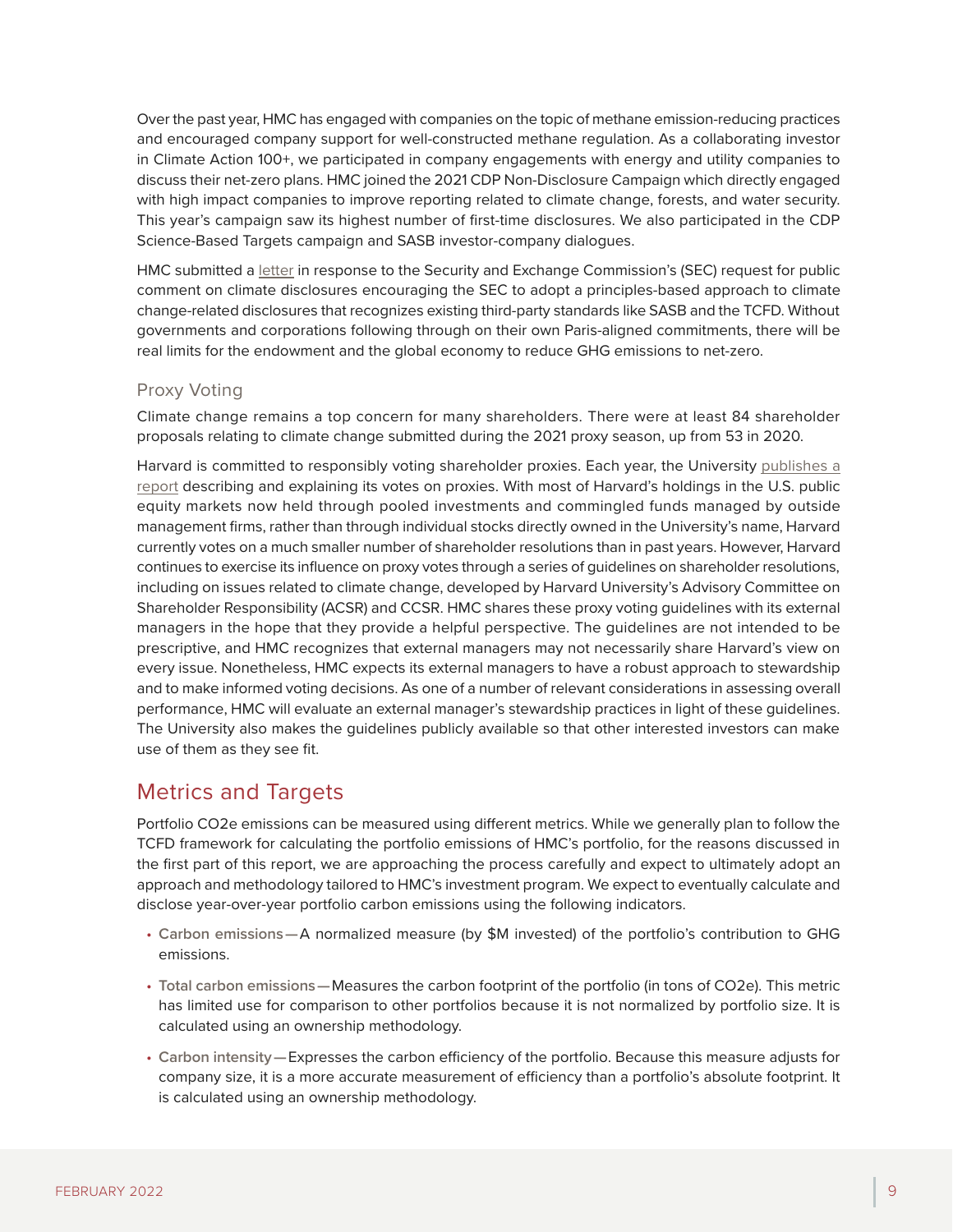• **Weighted-average carbon intensity (WACI) —**Measures a portfolio's exposure to carbon-intensive companies and indicates the potential climate change-related risks relative to other portfolios or a benchmark. It is useful for comparing portfolios across asset classes.

The carbon intensity and WACI metrics use revenue or sales to normalize emissions. While useful in certain contexts, this can result in misleading results for companies with little or no revenue, such as early-stage biotech companies. HMC believes that metrics that use enterprise value to normalize emissions present a more accurate picture of a company's contribution to portfolio emissions.

## Defining Emissions Scope

Firms generate a variety of GHG emissions, some of which they are responsible for directly, but others only indirectly. It is important to consider the full range of a company's activities to determine the scope of its emissions. Following standard GHG accounting practices, Scope 1 refers to direct GHG emissions from an organization's owned and controlled sources. Scope 2 refers to indirect emissions from the generation of purchased energy. And Scope 3 emissions refers to all of a company's other indirect emissions in its supply and distribution chains.



*Source: [WRI/WBCSD Corporate Value Chain \(Scope 3\) Accounting and Reporting Standard](https://ghgprotocol.org/sites/default/files/standards/Corporate-Value-Chain-Accounting-Reporing-Standard_041613_2.pdf)* 

For the commitment to be carbon neutral in our operations, HMC will measure, reduce, and remove our Scope 1, 2, and 3 emissions. HMC's Scope 2 emissions consist of purchased electricity. Scope 3 emissions include business travel, procurement of goods and services, employee commuting, and the HVAC system used in our leased offices. We do not anticipate incorporating "downstream" Scope 3 emissions into our calculation. For HMC, "downstream" activities include the investment portfolio and the portion of Harvard's annual budget that is financed by the endowment. These activities are managed separately under the University's [climate action plan,](https://green.harvard.edu/campaign/harvards-climate-action-plan) including its goals to be fossil fuel neutral by 2026 and fossil fuel-free by 2050, and HMC's net-zero by 2050 commitment. We don't expect HMC to have any Scope 1 emissions. For the endowment, HMC is working to determine the appropriate scope of emissions for our reporting and target setting. The results of this effort will be discussed in a future Climate Report.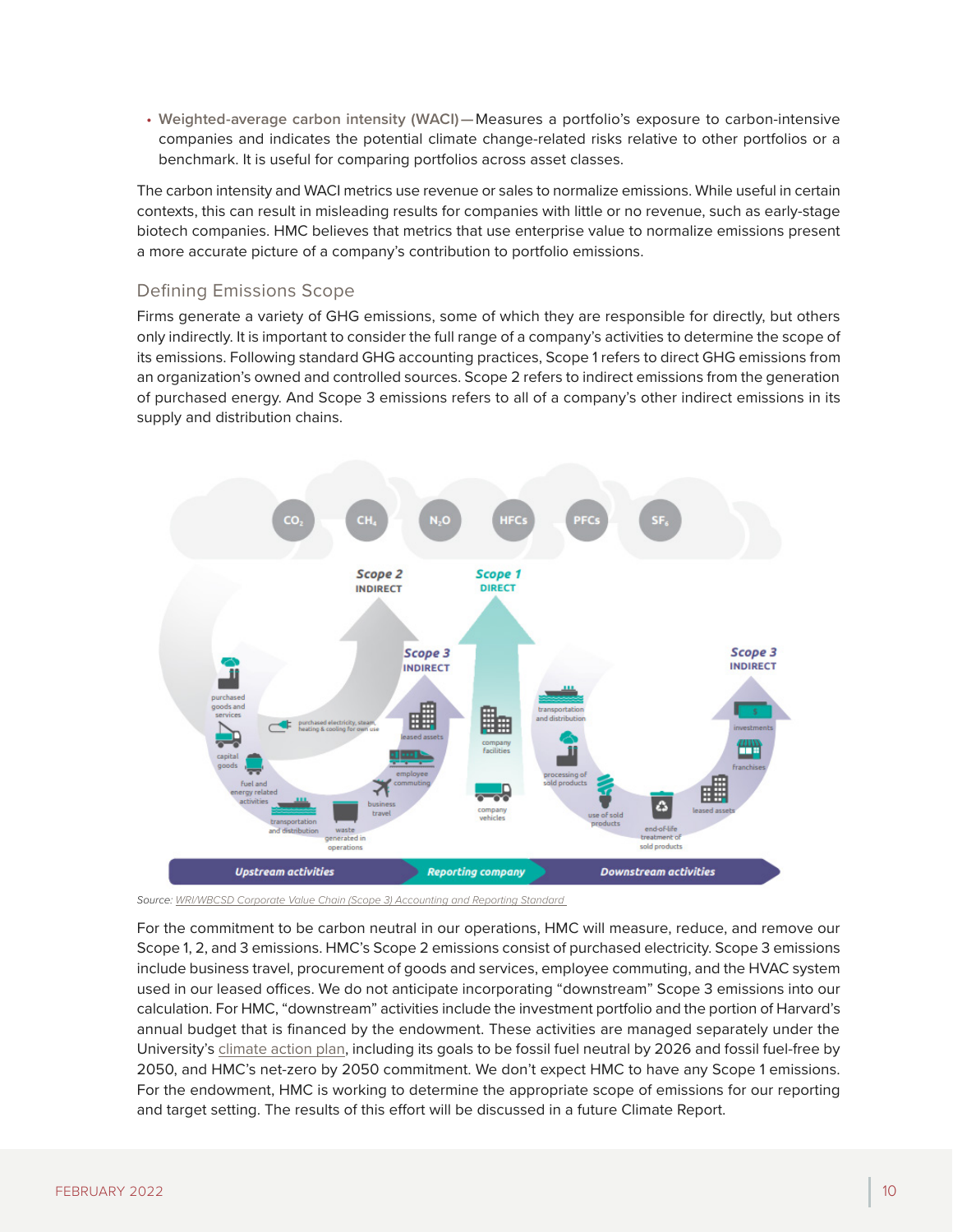

# Appendix 2

# Aligned Organizations

Broad adoption of aggressive net-zero targets is critical to achieving global climate goals. HMC looks forward to continued collaboration with others on developing climate-related best practices and methodologies.

HMC is a signatory to, supporter of, or member of the following organizations:



#### CDP

CDP, formerly known as the Carbon Disclosure Project, works with investors, companies, and governments to drive industrial-scale environmental disclosure on climate change, water security, and deforestation. The data disclosed through the CDP platform provides the investment community with high quality, consistent, and comparable data at scale, in line with the TCFD recommendations. The Harvard endowment became a signatory to CDP in 2014.



## Ceres

The Ceres Investor Network, which includes over 200 institutional investors that manage more than \$47 trillion in assets, was established to advance leading investment practices, corporate engagement strategies, and key policy and regulatory solutions. Ceres is also one of the founding partner organizations of Climate Action 100+. HMC has been a member of the Ceres Investor Network since 2018.



## Climate Action 100+

Launched in December 2017, Climate Action 100+ is a five-year initiative to engage with the world's largest systemically important greenhouse gas emitters to take critical action to align their own operations with the goals of the Paris Agreement. As of December 2021, 617 investors representing more than \$60 trillion in assets under management have committed to engage with the initiative's 167 focus companies who represent 80% of corporate industrial GHG emissions to reduce emissions and improve climate disclosure and governance. The Harvard endowment joined Climate Action 100+ in September 2019.